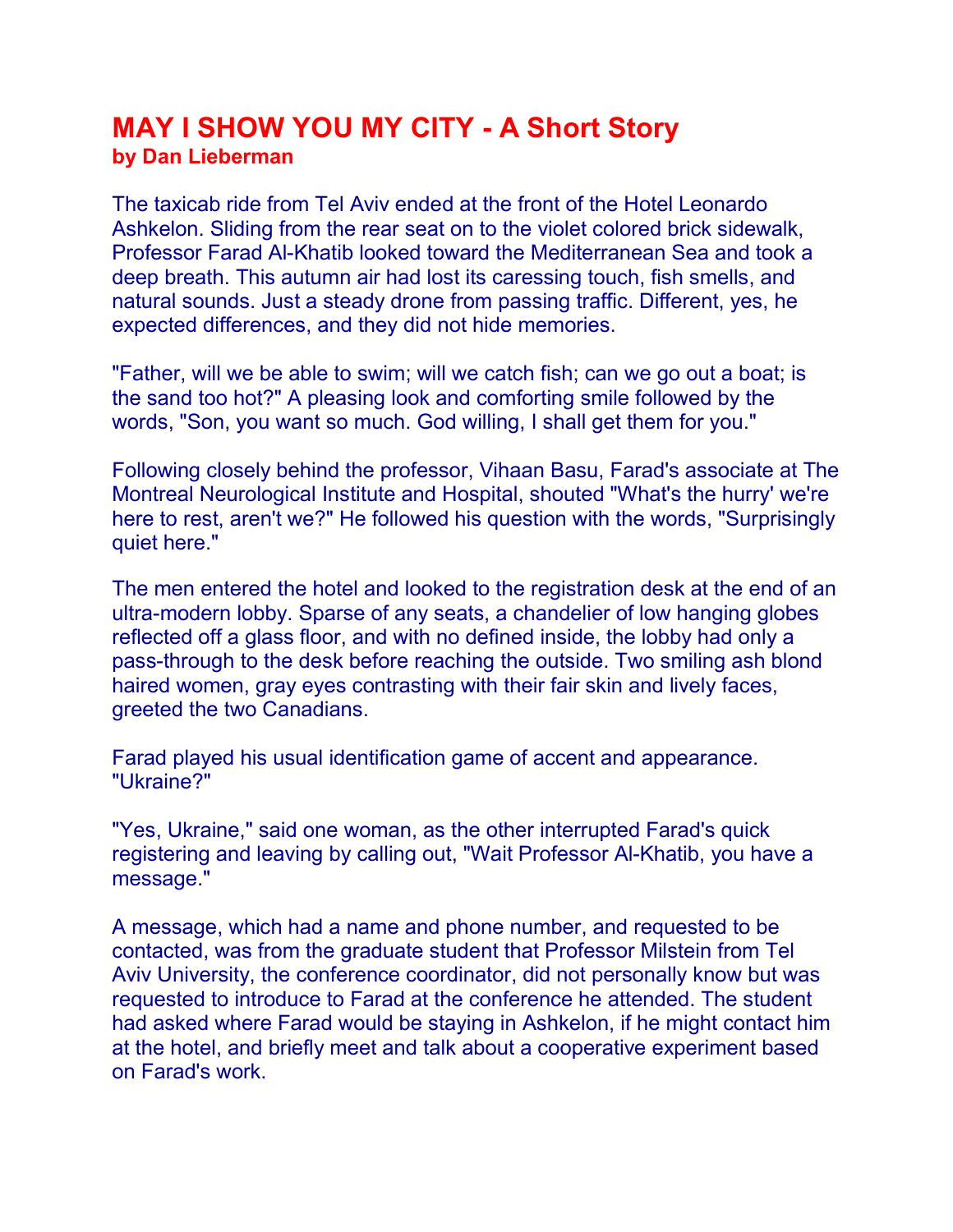After settling himself in the temporary space, Farad prepared to leave the room for his walk. The note, which he had placed on the desk, stopped him. "Milstein's student, well not his student," he said to himself. After thinking for a moment, he concluded it would be impolite not to call. He called and a voice replied, "This is Brian."

Brian dispensed with formalities, eagerly explained his interest in autism and desire to be part of the re-sequencing study. If they met for about one-half hour, he could introduce himself, and obtain an assigned role in the study. Farad explained he intended to see the city, and they could communicate after he returned to Canada in two weeks. In an excited voice, Brian offered a walk and talk. He would be honored to show the professor his city. An enthused Brian ended with, "No worries, I can be at your hotel in five minutes. We can manage it."

"No worries? You are going to show me your city? Were you born here, Brian?"

"No, in Australia but I came here at the age of five. Grew up here. Love the beaches."

"And the kangaroos and Koala bears?" said Farad.

"Kangaroos. Koalas. You're humorous professor. Hey, I've seen geckos and lizards."

Farad pondered a moment. "Brian, I'll call you back in a few minutes." Going about a strange city could be troubling, and this city had problems. Rockets had landed from Gaza; the community was edgy, and people on the edge can easily misinterpret behavior. He preferred not to ask his associate to accompany him. Vihaan weighed almost 300 pounds, did not engage in strenuous exercises, and walked slowly. Local Brian could be worthwhile company. A troubling itch pushed him into caution — tales of Israel's Shin Bet apprehending Canadian-Palestinians and asking to have their relatives supply intelligence on Hamas activities. He called Vihaan and said that if he was not in the hotel lobby at 6:30 PM, the time they agreed to meet for dinner, he should call the mobile phone the conference gave him to use. He called Brian and agreed to meet at the hotel entrance in five minutes.

Farad recognized the student he had previously met, a blonde, tall, and muscular man who evidently worked out daily in the local gym and could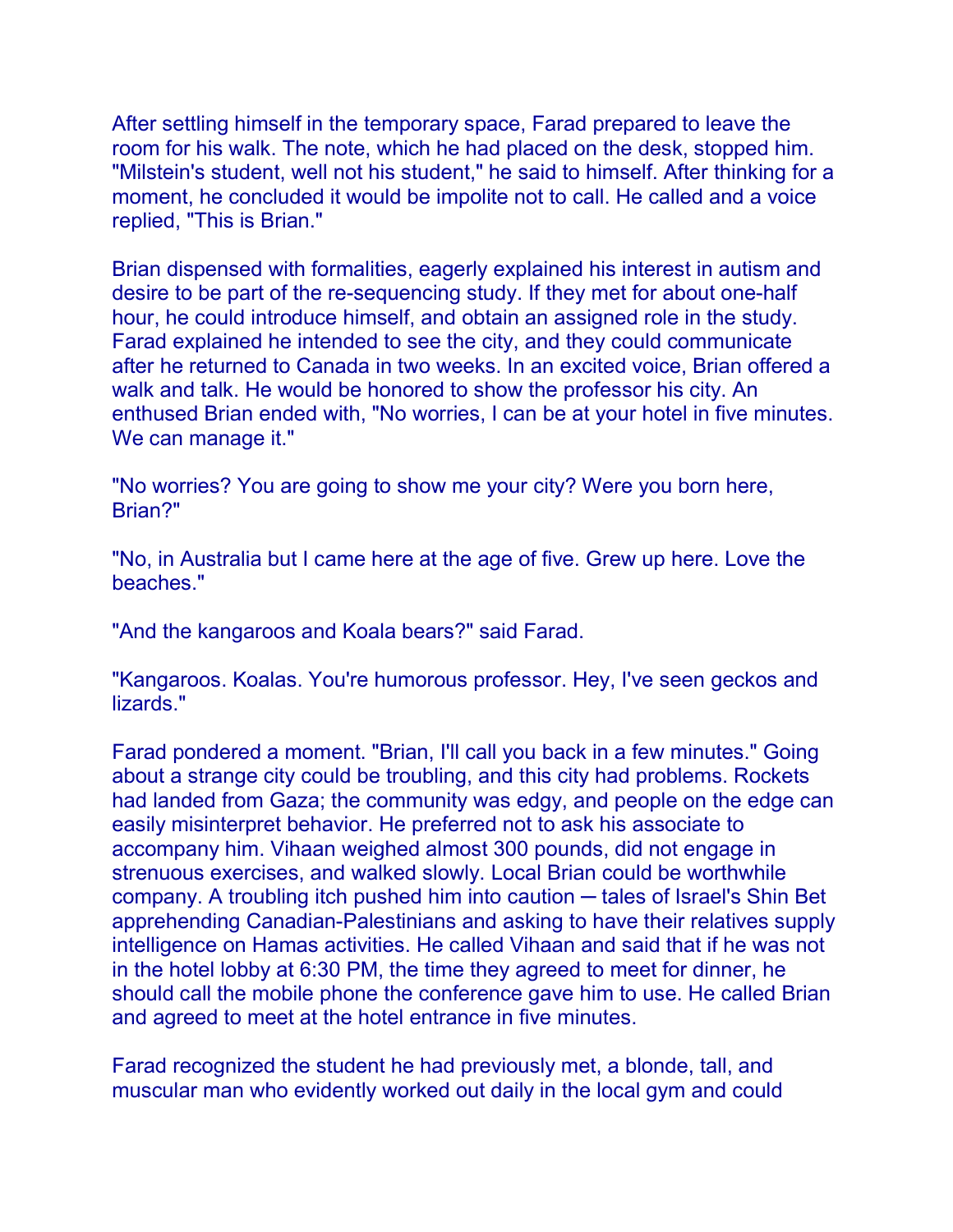probably wrestle an alligator. He motioned for Brian to follow, and the two walked out the rear terrace, down a street and onto the beach. Not the beach that Farad remembered - no fishing boats and nets, the sand whitened and purified as if sifted through a strainer.

Brian talked continuously and energetically. Farad listened quietly, nodding occasionally, as if in agreement. The stroll led to Farad's intended destination ─ Canaanite Gate ─ the mud-bricked entrance to an ancient city from a walkway that connected the city to a port. More polished and partially reconstructed from what he remembered, the Gate, which his father revered, symbolized attachment to his family.

"We may not be direct descendants of the Canaanites, but surely their blood runs in ours and we are part of their heritage," he had said to Farad.

They arrived at Tel Ashkelon. Archaeological exhibits traced development of the area from Canaanites, Philistines, Romans, Arabs, Crusaders, and Ottomans to the present. As they left the park, Farad's muttering of the word 'Israelites,' startled Brian. "What did you say, professor?"

"Oh, was I thinking out loud? A common practice with me. Israelites, there was no mention of Israelites in this area."

"Our history shows our King David conquered the entire coast."

"Your history or biblical history? Is there any verified evidence of a King David or any Israelites along the entire coast?" said Farad.

"Well, there must be…there's…" A disturbed Brian paused for a moment, smiled at Farad, and said, "Who cares, it's all biblical stories."

Farad contemplated Brian's sudden change in behavior before he said, "Do you know the way to the mosque close to Al-Ustaj and Al-Shuk Streets?"

"Mosque? Al-Ustaj, Al-Shuk Streets? Are you referring to this city?" said Brian.

"You may know them as Herzl and Eli Cohen streets."

"Eli Cohen Street is not far from the park, and ends at Herzl. There is a museum close by, whose tower is shaped as if part of a mosque."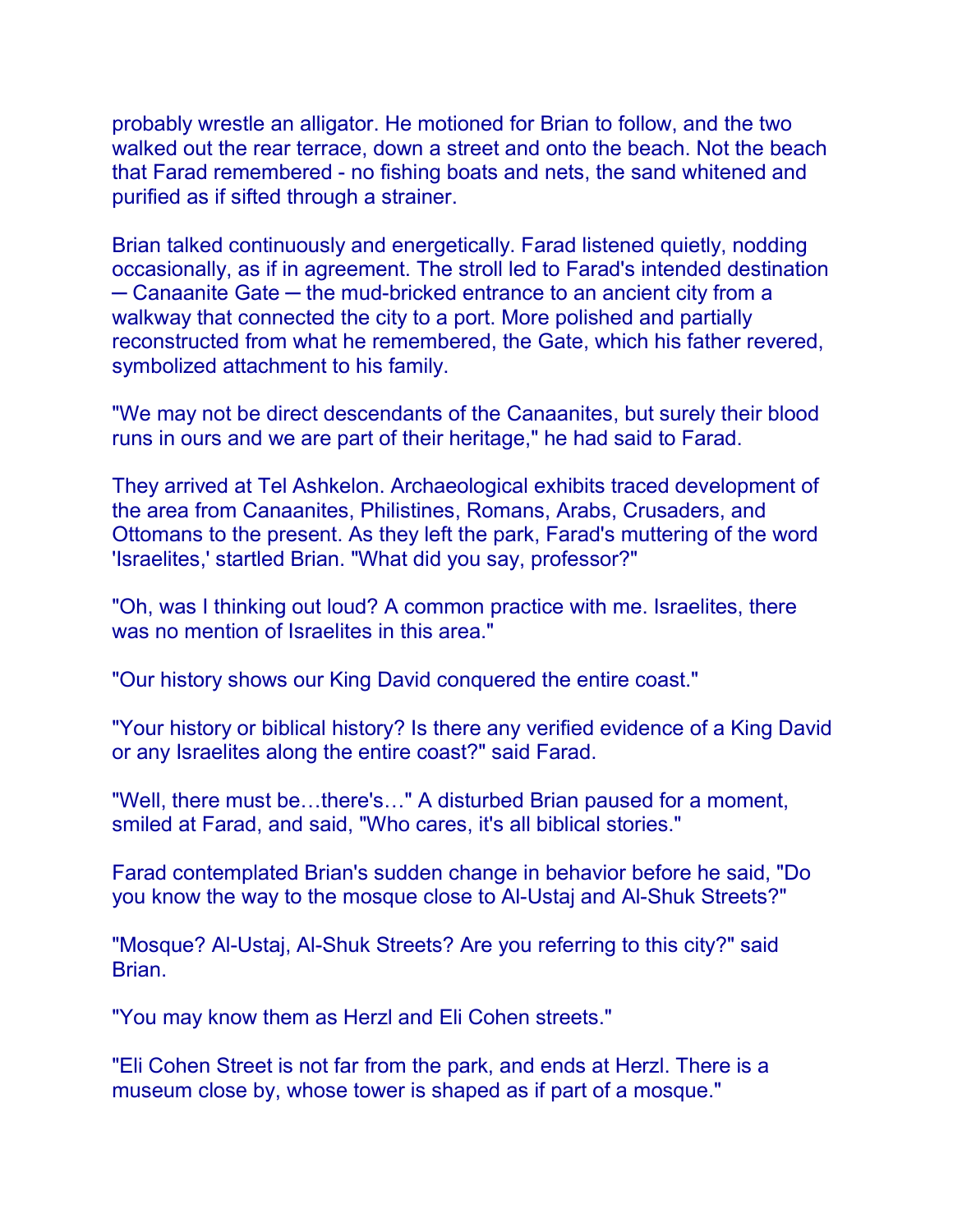"Lead the way," said Farad.

They passed an area that Farad remembered had smells of melon fields and through a neighborhood with small cafes where men sat at tables, played chess, and read newspapers with Russian print. Shops featured tea, caviar, vodka, pork, and kielbasa in Russian and Hebrew. "Damn Russkies, they'll never be Israelis," exclaimed Brian.

The two men turned left, reached Eli Cohen Street, and then turned right. Upon recognizing the minaret, Farad looked at a row of shops, turned right, stopped momentarily at a cafe, looked around as if to gain direction, told Brian to wait, and hurried forward. Brian followed closely behind the heavily breathing Farad. After walking one block, Farad stopped at the corner and looked up at a two-story building with an orange tiled roof. He stood erect, sighed slightly, and held back the tear that shaped itself on an eyelid. The crescent shaped door welcomed him and he moved forward to it, then stopped and recalled the failures of others who tried to do the same. He turned, walked back to the cafe, sat down, ordered tea and falafel, and stared at green tables with blue umbrellas that covered a square across the street.

"I'll have the same," Brian said to the waiter. "What are you staring at?" he asked Farad.

"I'm looking at the donkeys and camels carrying turquoise and fuchsia dyed silk, being sold to weavers who made festival dresses with black and indigo cotton threads. Their 'ji'nneh u nar' - 'heaven and hell', 'nasheq rohoh' - 'breath of the soul' and 'abu mitayn' - 'father of two hundred' creations demonstrated the originality of our Al-Majdal weavers. Can you hear the rhythmic sounds of the looms?"

"Weavers, looms? You have imagination, professor. That house, what is it?"

"That house. I was born and lived there until I was ten years old. My father and his brothers own these shops. We had a restaurant here."

"Own these shops? Born here? I thought you were born in Gaza?" said Brian.

"We never sold them, and so we own them. Who told you I was born in Gaza?" replied a stiffening Farad.

"Oh, I…I do…do not know…exactly. Must be something I heard." responded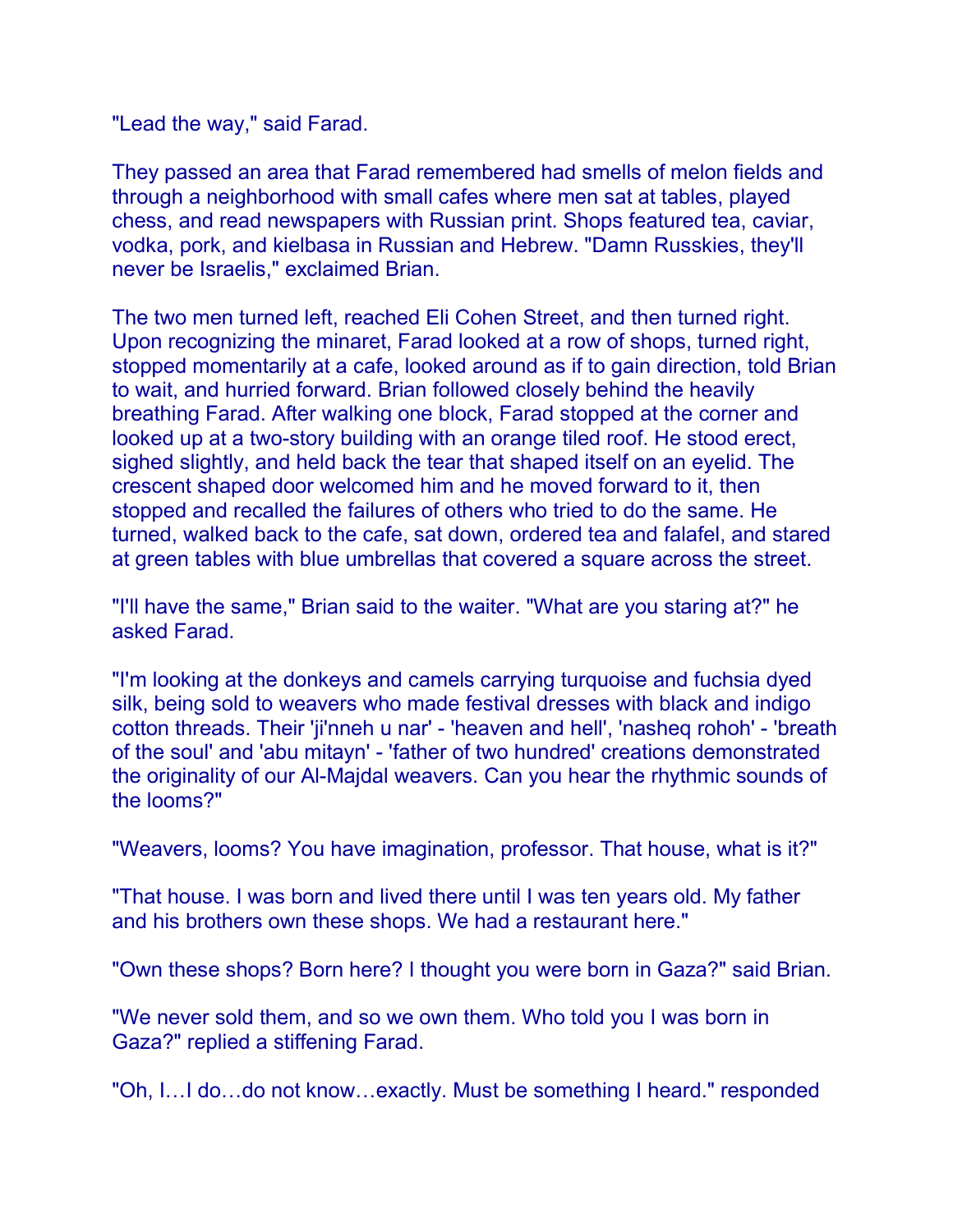Brian. He paused for a moment and then asked in a confused tone, "Why did you leave here?"

"Why did I leave? You do not know," said Farad.

"How can I know?" answered Brian.

"In 1948, when I was ten years old, a Zionist force approached our town. We heard of atrocities, of Irgun leaders telling their comrades to take six villagers prisoner and shoot them so the others would become fearful and flee. My parents were desperate and thought it preferable to come back when hostilities had ended. Shells and bombs burst close to us, and we continued to flee. We walked 40 Kms to Gaza City, two days with a cart, a donkey, few possessions and 30 neighbors. When we attempted to return, Zionist armed men stopped us, and forced us to remain. Afterwards, trucks came, daily, from Beit Daras, Isdud, Tabiyya, Qastina, Hamameh, and our al-Majdal, filled with distraught people. We slept in tents for months."

With no display of emotion, Brian asked about Farad's remaining family in Gaza. Remaining family -- brothers, who were fishermen, had died, one of natural causes, the other by a bullet from an Israeli patrol boat. Sisters, nieces, nephews and many grandchildren still lived in Gaza.

"They must have needs. Are you able to help?" Brian did not wait for an answer and continued. "I'm part of a group that recognizes the difficulties of the Palestinians in Gaza, what with Hamas controlling the society. We have connections and can help."

When Farad looked at him with a questioning face, Brian said, "With work, food, travel, money. The group can funnel all of it through you so there is no link to the Israeli organization. Very simple and very helpful." Brian waited for a sign of agreement but only observed a questioning countenance. "Obviously, we cannot assist anyone allied with Hamas, so we will have to make sure of that," said Brian.

"This man has no sensibility or sensitivity," Farad said to himself, and, in an inquiring manner, asked, "How do you make sure they are not allied with Hamas?"

"It's not in the best interests of any Palestinian to ally with Hamas, and so we'll expect them to inform us who is allied with Hamas. Do they know anyone who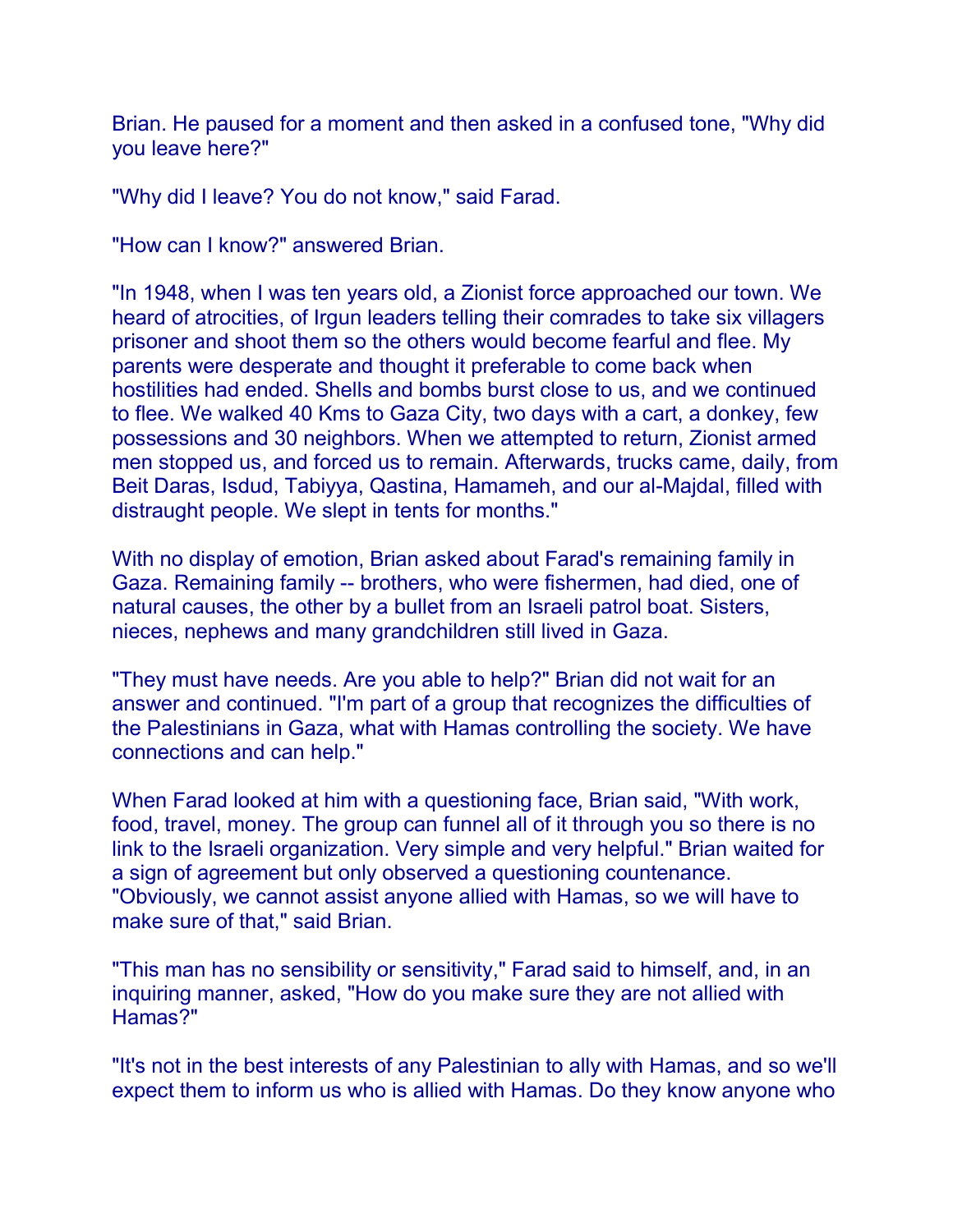is considering militant activities, things like that."

When he noticed fear on Farad's face, Brian raised his hands. Farad noticed a man at a table in the square look to his right. A man and a woman emerged from a car. The woman went to the driver's seat and the man walked toward the cafe tables in the adjacent square. Farad looked at his watch, which registered 6:25.

"You're fortunate to have this weather. At this time of year, Toronto is cool and soon cold. My aged bones relish the warmth," Farad said in a calm and sympathetic voice.

"Aged, you're 79 but do not seem that old."

"Lots of exercise and nutritious food, just healthy living, and maybe good genes."

'Could be another study for us," said Brian who was glad to develop a rapport, an important ingredient in what he was trying to do. His apprehensive posture turned to comfort. "How's the falafel, professor?"

Before Farad could answer, the phone rang. He nonchalantly looked at the phone, stood up as if to stretch his tired legs, and walked a few steps. In a low voice, Farad told Vihaan to come quickly with a taxi to the end of Eli Cohen Street, just before Herzl. He will see a cafe with blue umbrellas to his right. Should take about five minutes. Farad walked to his seat and, although Vihaan had ended the conversation, he continued talking into the phone. "All right, I'll have the article prepared before December." He paused as if listening. "Don't worry; I won't forget to return the phone at the airport. All right. Thanks for your considerations. Bye."

After sitting, a relaxed Farad talked about the conference and the new investigations he would be making, in which Brian might be interested. Brian listened quietly and finally interrupted. Evidently, the professor intended to visit relatives in Gaza before going back home. Knowing he would have to fly from Ben Gurion airport to Cairo and then obtain transportation to Gaza, which was a long trip, Brian had a suggestion. "If you're in agreement with this group, I'm sure they can arrange for you to go directly from here to Gaza. You can be there in one hour by car, go through security, and get a cab to wherever they are. Can't beat that," said a triumphant Brian.